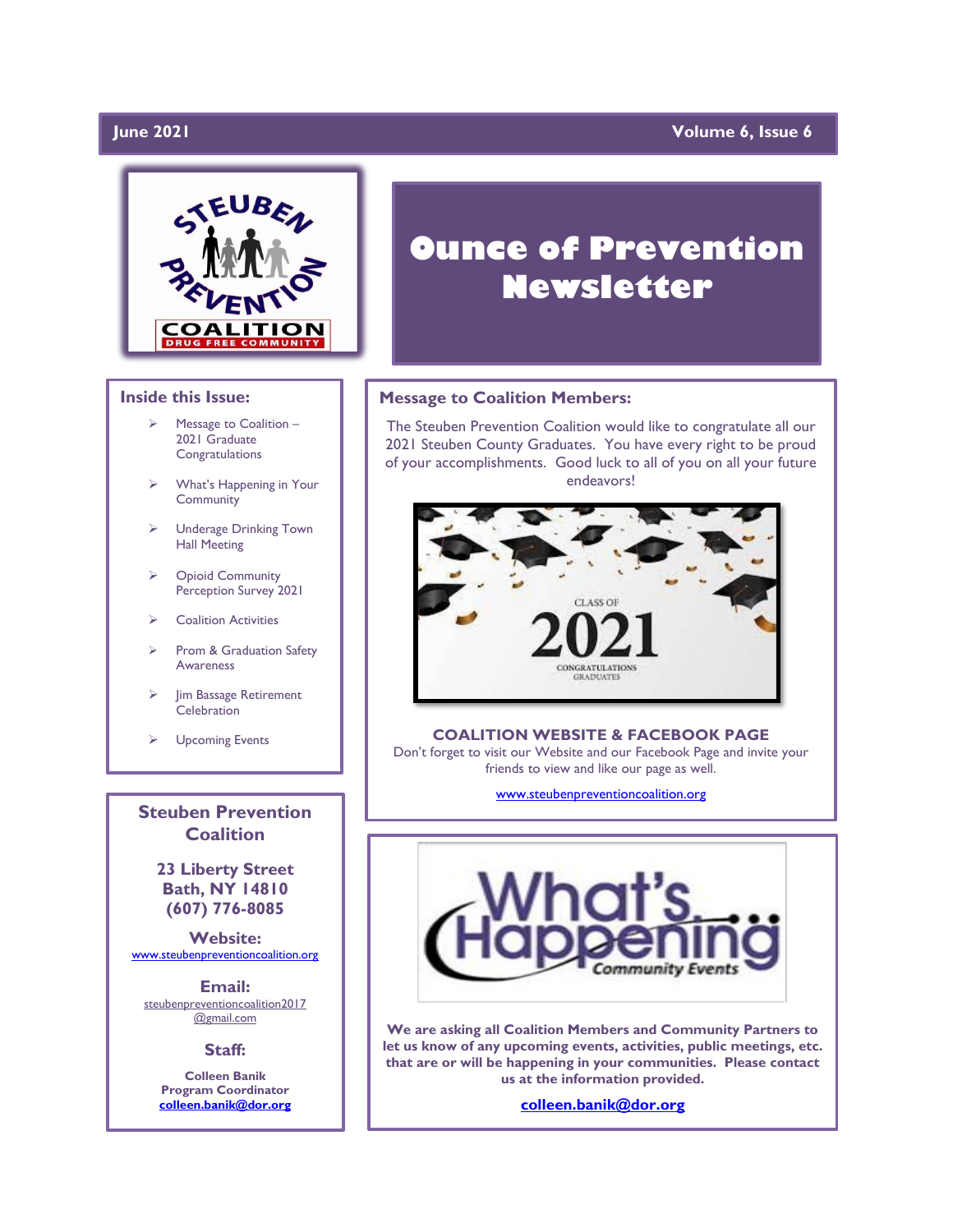# **June 2021 Page 2 Volume 6, Issue 6**

# **Underage Drinking Town Hall Meeting**

The Steuben Prevention Coalition sponsored a UAD Town Hall Meeting on May 20, 2021 and invited all school districts with 150 participants from Steuben County attending virtually featuring speaker Kathi Sullivan with a powerful message to our teenagers.

After a night of binge drinking and poor choices at a series of underage parties, Kathi's 17 year-old daughter Taylor wandered away alone in the woods, and drowned in only two feet of water. They found her 3 days later.

Kathi started sharing Taylor's story with students and parents in hopes that her message would enlighten others on the dangers of underage drinking and poor choices. Passionate about reaching students hearts and minds, she simply shared with students what happened that night, how it could have been prevented and how Taylor's death has affected her family,Taylor's friends and the community.

Kathi's presentation is heartwrenching but ended with an inspirational message of hope, love and a new-found power for students to deal with peer pressure and tough choices they face every day. Her honesty, openness, and heartfelt message was packed with powerful take-aways and it is a presentation that will not be soon forgotten.

Kathi's husband, Chris, also presented. Chris, who formerly played for the New England Patriots, told his personal story of how alcohol and substance abuse robbed him of his dreams and opportunities – including his professional football career.

[https://www.letsengage.com/talent/k](https://www.letsengage.com/talent/kathi-sullivan) [athi-sullivan](https://www.letsengage.com/talent/kathi-sullivan)



# **Opioid Committee Community Perception Survey 2021 Two Key Findings**

Connie Terry Program Assistant Opioid Committee June 2021



In February 2021, the Steuben Prevention Coalition Opioid Committee began surveying residents of Steuben County to measure their knowledge and opinions regarding opioid use within the county. The results were tabulated on March 31st, resulting in some key data points that will be used to create committee goals relevant to what's happening in Steuben.

One hundred sixty-one people participated in the survey. When asked about the ease of obtaining prescription pain killers not prescribed to them, such as Oxycontin, Percocet, Tylox, and Vicodin, 23.27% of respondents said they these drugs are very easy to get in Steuben County. 47% said they are easy to get. This information is relevant to the opioid committee because it reinforces the need to teach people about the importance of removing unwanted and expired prescription pain relievers from their homes and to lock up those medications that are still being used. It's important to prevent these medications from getting into the wrong hands. The committee will continue to provide medication disposal packets, encourage people to participate in drug take-back programs, ask people to use local medication drop boxes, and provide medication lockboxes upon request. Safer handling of prescription opioids can reduce the likelihood that someone starts using illicit opioids, like heroin.

According to the National Institute on Drug Abuse, 80% of people who misused heroin first misused prescription opioids. When surveyed, 48.95% of residents in Steuben County believe that heroin is very easy or at least easy to get in the county. Heroin is a natural opioid drug made from the seed pod of the opium plant. It is many times stronger than morphine and carries a very high risk of addiction and overdose. Access to heroin in Steuben County has serious implications to all first responders, police agencies, medical staff at emergency rooms, families, and friends.

Looking at the key data points tells us that we can help limit unnecessary access to and misuse of prescription opioids and by doing so, we can reduce the number of people who begin seeking heroin for their opioid addiction. We can save lives.

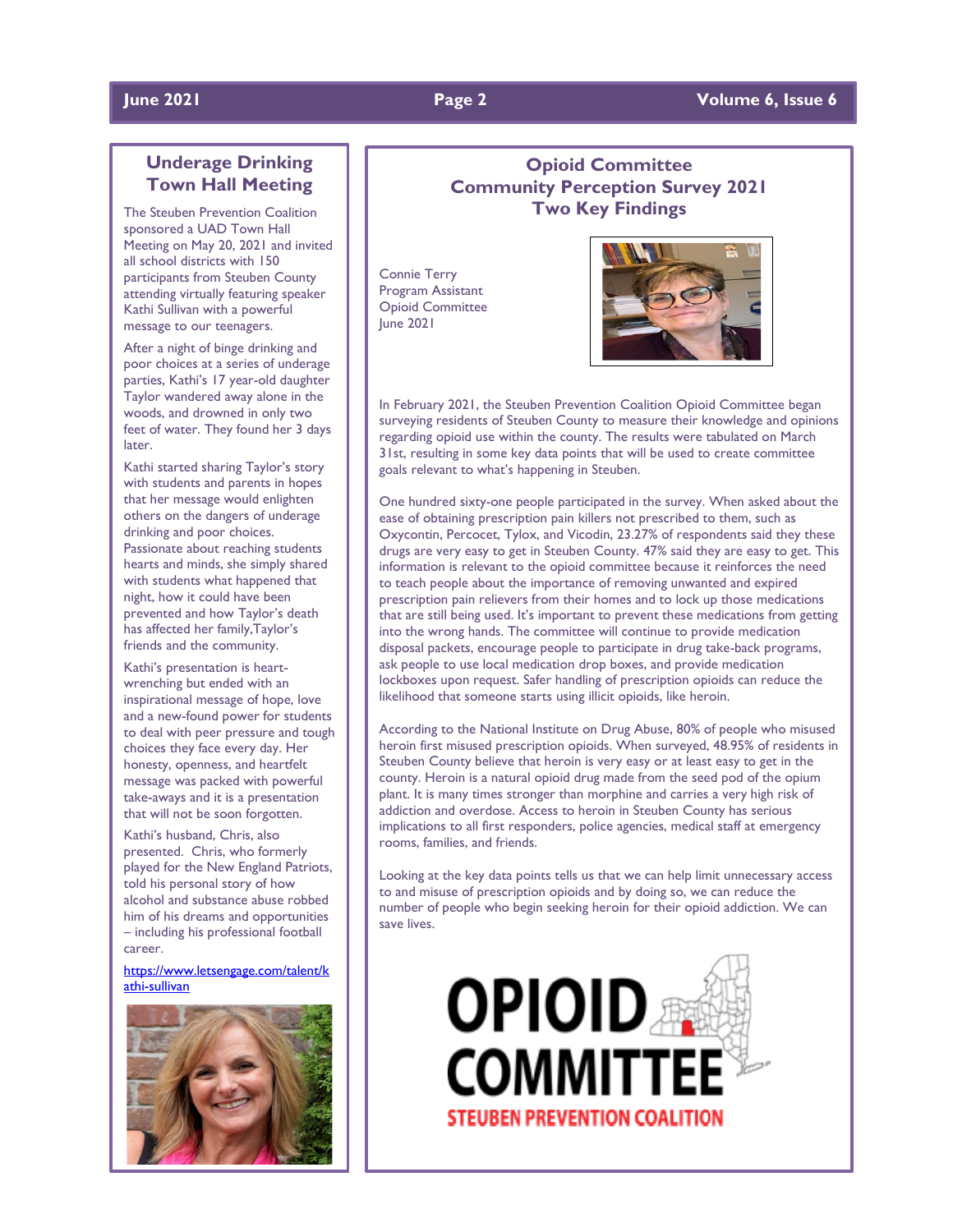# **June 2021 Page 3 Volume 6, Issue 6**

# **Coalition Activities**

### **Pizza Box Prevention Messaging**

Thank you once again to all of our participating Pizza Shops and volunteers for Round 3 of our messaging project bringing awareness to the Social Host Law in Steuben County.



#### **Sticker Shock Events**

Also thank you once again to all of our volunteers and students participating in this years Sticker Shock Events providing labels to cases of beer at points of sale to remind purchasers to NOT provide alcohol to minors.



#### **UAD Poster Contest**

Congratulations to the 2021 Underage Drinking Task Force Poster Contest Winner! Emma's design will be used to help educate students across Steuben County about the dangers of underage drinking.



# **Prom & Graduation Safety Awareness**

While we take the time to celebrate our school districts proms and upcoming graduations, we also want to take a moment to focus on underage drinking safety awareness.



**Prohibiting the consumption** of alcoholic beverages and/or illegal drugs by minors on private premises in Steuben County

1st offense a violation \$250 fine & up to 15 days jail 2nd offense a misdemeanor \$500 fine & up to 60 days jail 3rd / subsequent offenses misdemeanor \$1,000 fine & up to 1 year jail

For every offense completion of a courtapproved alcohol and drug awareness program is required.

It is **NEVER** legal for any adult to provide alcohol to someone else's child even with the permission of that child's parent.